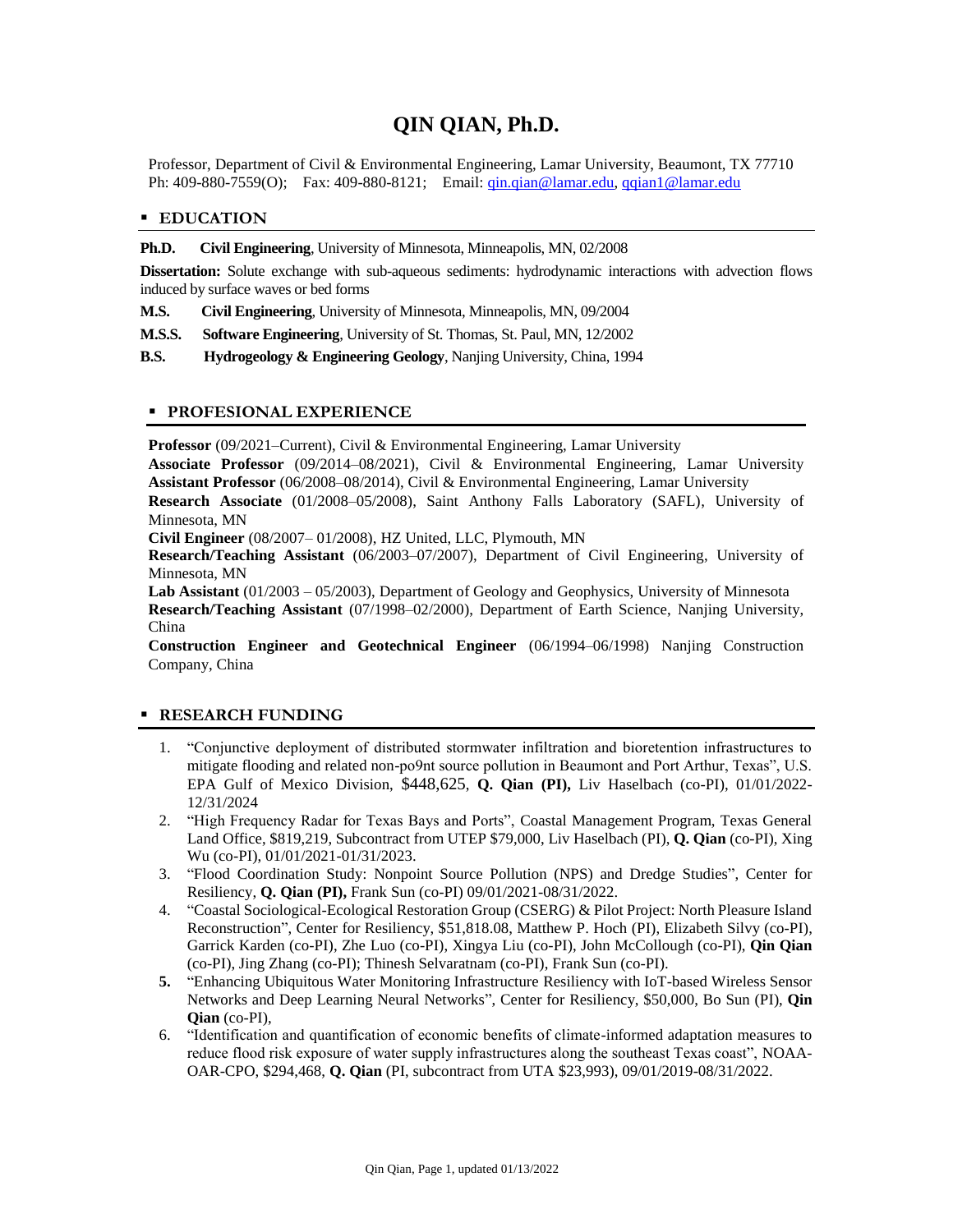- 7. "Assessment of Stormwater infrastructure for mitigating flooding and non-point source pollution", Coastal Management Program, Texas General Land Office, \$162,821, **Q. Qian** (PI, subcontract from UTA \$35,000), 10/1/2019-03/31/2022.
- 8. "Water Quality Evaluation on Neches River Watershed Upstream using Wireless Sensor Networks and Deep Learning Neural Network," Center for Innovation, Commercialization and Commercialization (CICE), Bo Sun (PI), Jing Zhang (co-PI), **Q. Qian** (co-PI), \$4000, 05/01/2021- 09/30/2021.
- 9. "Establishing a Solution to the Problem of Managing Dredge Waste", Center for Advances in Port Management, P. Bernazzani (PI), T. T. Nguyen (co-PI), **Q. Qian** (co-PI), X. Li (co-PI), and M. Jao (co-PI), \$33,000, 02/01/2021 – 08/31/2021.
- 10. "Southeast Texas Flood Coordination Study Genesis", Lower Neches River Authority, \$100,000, Liv Haselbach (PI), **Q. Qian** (co-PI), Xing Wu (co-PI), Nicholas Brake (Co-PI), Thinesh Selvartnam (co-PI). 05/07/2020-05/06/2021.
- 11. "Managing Dredge Waste in Navigation Channels", Center for Advances in Port Management, T. T. Nguyen (PI), P. Bernazzani (co-PI), **Q. Qian** (co-PI), and M. Jao (co-PI), \$35,000, 09/01/2018 – 08/31/2019.
- 12. "Quantification of hurricane storm damage in coastal waterway", REG from Lamar University, **Q. Qian** (PI), \$5,000, 09/2018 – 08/2019.
- 13. "Wake Wash in Sabine-Neches Waterway", Sabine-Neches River Waterway Navigation District, V. Zaloom (PI), **Q. Qian** (co-PI), M. Jao (co-PI), X. Wu (co-PI), K. Wang (co-PI), \$199,484, 11/2015– 01/2019.
- 14. "Acquisition of Equipment to Develop a Ubiquitous Wireless Sensor Network for Measurement, Modeling, and Prediction in Water Resource Management", NSF URE, B. Sun (PI), **Q. Qian** (co-PI), \$16,000, 09/2014 –08/2018.
- 15. "Acquisition of Equipment to Develop a Ubiquitous Wireless Sensor Network for Measurement, Modeling, and Prediction in Water Resource Management", NSF MRI, B. Sun (PI), **Q. Qian** (co-PI), \$200,000, 09/2014 –08/2018.
- 16. "Multiscale Characterization and Modeling of Concrete Materials under Marine Tropical Environments", Center for Advances in Port Management (CAPM), X. Fan (PI), **Q. Qian** (co-PI), D. Su (co-PI), \$35,000, 02/2017–08/2018.
- 17. "Evaluation and Remediation of Water Contaminants Originating from Dredge Waste", Center for Advances in Water and Air Quality (CAWAQ), T. T. Nguyen (PI), P. Bernazzani (co-PI), **Q. Qian** (co-PI), and M. Jao (co-PI), \$25,000, 02/2016–05/2017.
- 18. "A multidisciplinary Research using EM2 Geomodel for Hydraulic Structures and Gulf Highway 87 Shoreline Protections", Presidential Faculty Fellowships from Lamar University, **Q. Qian** (PI), M. Jao (co-PI), K. Aung (co-PI), \$15,000, 08/2014–05/2015.
- 19. "Experimental Investigation on the Sediment Transport Process in Shallow-Grade Culverts and Storm Sewers", REG from Lamar University, **Q. Qian** (PI), \$5,000, 09/2014–08/2015.
- 20. "Ubiquitous Wireless Sensors Networks for Measurement, Modeling and Prediction in Water Resource Sustainability", REG from Lamar University, B. Sun (PI), **Q. Qian** (co-PI), \$5,000, 09/2013–08/2014.
- 21. "Modeling the Sediment Transport in Rio Grande River", REG from Lamar University, **Q. Qian** (PI), \$5,000, 09/2011 – 08/2012.
- 22. "Hydraulic Performance of Rectangular Deck Drains", TxDOT, **Q. Qian** (PI) X. Liu (co-PI), M.E. Barrett (co-PI) and R. J. Charbeneau (co-PI), \$317,948, 09/2010 – 08/2012.
- 23. "Assessment of the Impact of Airborne Particulate Pollutants on the Rio Grande Basin Watershed", U.S. Agriculture Department T.C. Ho (PI), Q. Qian (co-PI), \$145,000, 09/2008 – 08/2013.
- 24. "Modeling the Solute Transport in the Interfacial Exchange Zone (IEZ)", **Q. Qian** (PI), \$5,000, REG from Lamar University, 09/2009 – 08/2010.

## **HONORS AND AWARDS**

- 1. "Outstanding Service Award", Overseas Chinese Environmental Engineers and Scientists Association (OCEESA), 2019.
- 2. "Anita Riddle Fellow" for Research Excellent Faculty, College of Engineering, Lamar University, 2017- 2020.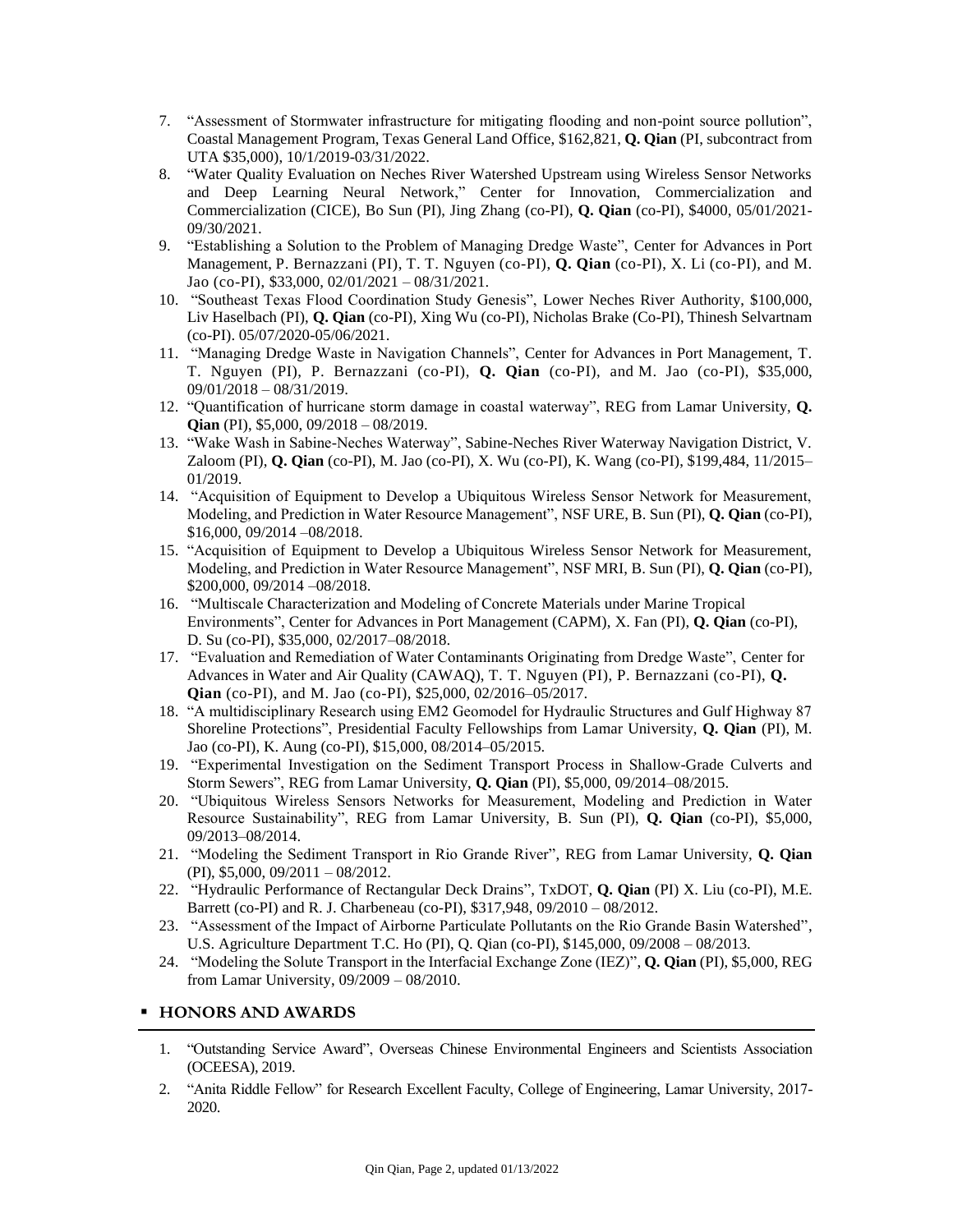- 3. "First Place Award" for Faculty Sponsor in Undergraduate Research Expo, Lamar University, 2016.
- 4. "Presidential Faculty Fellowships" for research from Lamar University, 08/2014–05/2015.
- 5. "James M. Robbins" Excellence in Teaching Award, Chi-Epsilon (The National Civil Engineering Honor Society) Southwest District, 2012.
- 6. Fellow, ASCE's Excellence in Civil Engineering Education (ExCEEd), 2012.
- 7. University Merit Award for Outstanding Young Professor, Lamar University, 2012
- 8. Marquis Who's Who in America, 64th Edition, 2010.
- 9. Montclair Who's Who (2009).
- 10. Excellent International Instructor, Center for Learning and Teaching Services, University of Minnesota (2005).
- 11. Advanced Science Prize (Application Division), Second Prize, Education Department of China (1999).
- 12. Advanced Science & Technology Award, Third Prize, Nanjing Science Committee (1998).
- 13. Best Paper Award, First Prize, Nanjing Construction Committee (1998).
- 14. Best Paper Award, Second Prize, Jiangsu Construction Committee (1998).

## **PUBLICATIONS**

#### **Book Chapter:**

- *1.* **Qin Qian** (2020), Chapter 7: Canal Irrigation, In. Saeid Eslamin, ed. Handbook of Irrigation Hydrology and Management (HIHM) by Taylor and Francis *(Accepted 12/2020, under print).*
- *2.* **Qin Qian,** (2020), Chapter 23: Impact of Urbanization on Flooding, In: Saeid Eslamian, ed. *Flooding Handbook, Vol III: Flood Impact and Management,* Taylor and Francis Group, CRC press, *(Accepted 08/2020, under print).*
- 3. **Qin Qian,** Saeid Eslamian (2018), Chapter 21: Closed Drainage Systems, In: Saeid Eslamian, ed. *Flood Handbook Vol 1: Flood Principles and Applications,* by Wiley, *(Accepted, 09/2019, under print).*
- 4. **Qian, Q.,** Saeid Eslamian , Kaveh Ostad-Ali-Askari, Maryam Marani-Barzani, Farnaz Rafat and Ali Hasantabar-Amiri (2018), "Cofferdam", P.T. Bobrowsky, B. Marker (eds.), Encyclopedia of Engineering Geology, Springer International Publishing AG 2018, [https://doi.org/10.1007/978-3-](https://doi.org/10.1007/978-3-319-12127-7_59-1) [319-12127-7\\_59-1](https://doi.org/10.1007/978-3-319-12127-7_59-1)
- 5. **Qian, Q.** and Saeid Eslamian (2018), Chapter 20: Streamflow quality in low flow conditions, In: Saeid Eslamian and Faezeh A. Eslamian, ed. *Handbook of Drought and Water Scarcity, Vol 3: Analysis and Environmental, p375-386,* Taylor and Francis Group, CRC press. <https://www.taylorfrancis.com/books/e/9781315226781/chapters/10.1201/9781315226781-20>
- 6. **Qian, Q.,** (2016) Chapter II.1: Water Transport, In: Danial, C. Chen, ed. *Sustainable water Management and Technology, Volume II: p1-21, Taylor and Francis Group, CRC press.*
- 7. **Qian, Q.,** (2015), Chapter 61: Groundwater Recharge and Unconventional water: Design and Management Criteria, In: Saeid Eslamian, ed. *Handbook of Urban Water Reuse*, Taylor and Francis Group, CRC press, p809-816.
- *8.* **Qian, Q.,** (2014), Chapter 15: Sediment Pollution, In: Saeid Eslamian ed., *Handbook of Engineering Hydrology, Vol 3: Environmental and water management*, Taylor and Francis Group, CRC press, p315-327.

## **Peer Reviewed Journal Paper:**

- 1. **Qin Qian,** Milad Ketabdar, Mien Jao, Xianchang Li, (2022), "Modelling Sediment Load in Storm Drain System of South east Texas Coastal Region", *J. Irrig. Drain Eng.,Vol 148(4),* [https://orcid.org/0000-0002-3992-9082.](https://orcid.org/0000-0002-3992-9082)
- 2. Guojan Wang, **Qin Qian,** Ronald W. Klusman, Min Wang, Zuozhen Han, (2022), "Experimental Sutdy on Vertical Lignt Hydrocarbon Microseepage Mechanisms", *Petroleum Science and Technology* (under press)
- 3. **Qin Qian,** Bo Sun, Xianchang Li, Frank Sun, Che-Jen Lin, Liping Jiang, (2019), "Water Quality Evaluation on an Urban Stormwater Retention Pond Using Wireless Sensor Networks and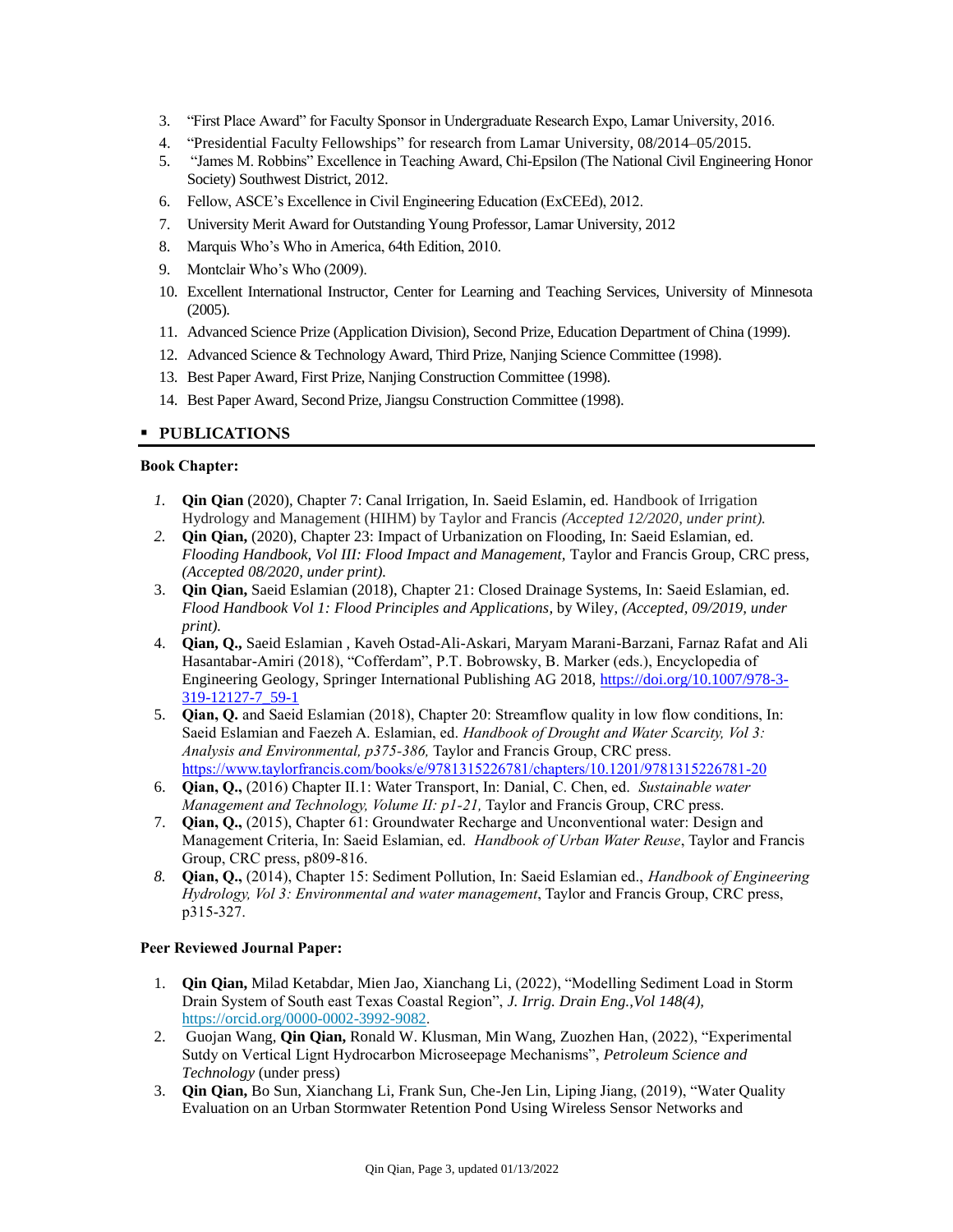Hydrodynamic Modeling", *J. Irrig. Drain Eng., 145(12),2019. DOI:10.1061/(ASCE)IR.1943- 4774.0001434.*

- 4. Jeffrey J. Clark, **Qin Qian**, Vaughan R. Voller, Heinz G. Stefan, (2018), Hyporheic Exchange in a Gravel Bed Flume with and without Traveling Surface Waves, Advances in Water Resources, doi: https://doi.org/10.1016/j.advwatres.2018.11.005
- 5. **Qin Qian,** Anthony Dundee, and Heath Thompson (2018), Experimental Study on Flow Measurement in Corrugated Metal Pipes Used in Irrigation Turnouts, J. Irrig. Drain Eng., 144(10): 06018006
- 6. T. Thuy Minh Nguyen, Saeed Rabbanifar, Nicholas A. Brake, **Qin Qian,** Kyle Kibodeaux, Harold E. Crochet, Soheil Oruji, Remington Whitt, Jashua Farrow, Brandon Blaire, Paul Bernazzani, Mien Jao, (2018), "Stabilization of Silty Clayey Dredged Material" Journal of Materials in Civil Engineering, vol 30(9), [https://doi.org/10.1061/\(ASCE\)MT.1943-5533.0002391.](https://doi.org/10.1061/(ASCE)MT.1943-5533.0002391)
- *7.* **Qian, Q.,** Xinyu Liu, Michael E. Barrett and Randall J. Charbeneau, (2016) Physical Modeling on Hydraulic Performance of Rectangular Bridge Deck Drains, *Water, 2016, 8(2), 67; doi:10.3390/w8020067*
- *8.* Bo Sun, Farhad Ahmed, Frank Sun, **Q. Qian** and Yang Xiao, (2016), Water quality monitoring using STORM 3 Data Loggers and a wireless sensor network, *Int. J. Sensor Networks, Vol. 20, No.1.*
- 9. **Qin Qian,** Badri Parajuli, Qi Fu, Kaiming Yan, John L. Gossage, Thomas C. Ho, (2013), Assessment of Acid Deposition Effects on Water Quality of the Upper Rio Grande River Section in Texas, *Journal of Water Resource and Protection.2013,5, 792-800, doi:10.4236/jwarp.2013.58080*
- 10. **Qian, Q.,** Voller, V. and Stefan, H., 2010, Conditions when anisotropy is negligible for solute transfer in sediment beds of lakes or streams, *Advances in Water Resources* 33 *(2010) 1542–1550*. *DOI:10.1016/j.advwatres.2010.09.001*
- *11.* **Qian, Q**., Voller, V. and Stefan, H., (2009), Modeling of vertical solute dispersion in a sediment bed enhanced by wave induced interstitial flow, *Journal of American Water Resources Association 45(2): 343-354. DOI: 10.1111/j.1752-1688.2008.00297.x*
- *12.* **Qian, Q**., Clark, J. J., Voller, V. and Stefan, H., (2009), A depth-dependent dispersion coefficient for modeling of vertical solute exchange in a lake bed under surface waves, *J. Hydr. Engrg. Volume 135, Issue 3, pp. 187-197*
- *13.* **Qian, Q**., Voller, V. and Stefan, H., (2008), A vertical dispersion model for solute exchange by underflow and periodic hyporheic flow in a stream grave bed, *Water Resour. Res., 44, W07422, doi:10.1029/2007WR006366.*
- *14.* **Qian, Q**. Stefan, H. and Voller, V. (2007), A physically based flux limiter for QUICK calculations of advective scalar transport, *International Journal for Numerical Methods in Fluids 55:899-915*
- *15.* **Qian, Q**., Voller, V. and Stefan, H., (2007), Modeling of solute transport into sub-aqueous sediment. *Journal of Applied Mathematics Modelling 31, 1461-1478.*
- *16.* **Qian, Q**., Xiaofang Mu, Yuntao Lu, (2000), Research on the Application of Pulverized Fuel Ash to Mortar in Building Work, *Journal of Architecture Technology, 31(5), 320-321*
- *17.* Tan Qu-lin, Zhai Jian-ping, Zhou Wei-ke and **Qin Qian**, (1999), Analysis of toxic element in the vegetable growing in the soil mixed with coal ash. *Geological Journal of China universities, 3, 298- 305*
- *18.* Xiaoyun Chen, Yongjun Wu and **Qin Qian**, (1997), Comprehensive application of new construction technology Jinsili Tall Building in Nanjing, *Journal of Construction Technology, 26(9), 40-41*

## **Peer Reviewed Conference Abstracts, Presentations, and Proceedings**

- *1.* Saeed Rabbanifar, T. Thuy Minh Nguyen, Chun-Wei Yao, **Qin Qian,** Paul Bernazzani, Mien Jao, "Adding Value to Dredged Material Using Lime and Ash Products", *Online Poster Presentation, the Conference of Recent Trends in Geotechnical Geo-Environmental Engineering and Education (RTGEE), September 10-11, 2020, Virtual conference.*
- *2.* **Qin Qian,** Mien Jao, Victor Zaloom, "Streambank Erosion and Protection after Hurricane Harvey in the Sabine Neches Waterway", *Accepted as Oral Presentation* for EWRI ASCE meeting, May 17-21, 2020, Henderson, NV (conference cancelled due to COVID-19).
- *3.* Liv Haselbach, **Qin Qian,** Hayden Rice, Andre Trottier, Harley Myler, *"Concrete pH Profiles in Marine and Freshwater Environments," Oral Presentation, 2020 TRB Annual Meeting, Washington, D.C., January 12-16, 2020.*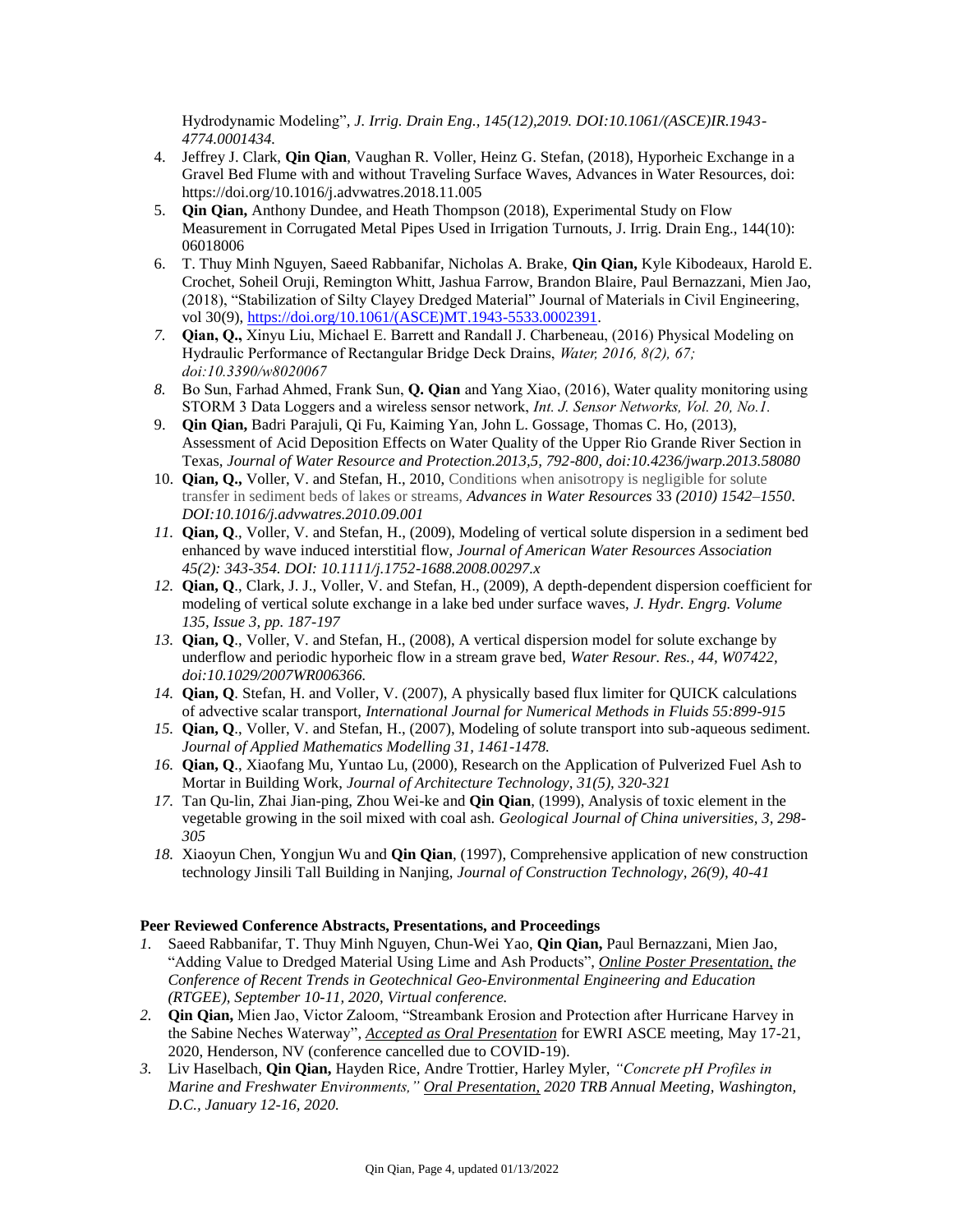- *4.* **Qin Qian,** Bo Sun, Xianchang Li, Frank Sun, and Che-Jen Lin, "Water quality modeling with data collected by wireless sensor networks (WSNs) in an experimental pond: A case study", *Oral Presentation,19th Mainland-Taiwan Environmental Protection Conference (MTEPC), Tianjin, China, May 17-21, 2019.*
- *5.* Harley Myler, Liv Haselbach, **Qin Qian,** "Assessing Environmental Impact of Artificial Reefs Using AUVs", *Poster Presentation, 2018 Lionfish Summit, Florida Fish and Wildlife Conservation Commission, Cocoa Beach, FL, October 2-4, 2018.*
- 6. **Qin Qian**, Milad Ketabdar, Mien Jao, Kenrick Aung, *"*Using Diffusion Model to predict runoff for Assessment on Sediment Load and Transport in Storm Drain System", *Oral Presentation, American Society of Civil Engineering EWRI congress conference, June 2-6, 2018, Minneapolis, MN.*
- *7. Q***in Qian**, Fernando Aleman; Hayden Rice; Andre Trottier; Liv Haselbach; and Harley Myler, (2018), "pH Profiles around Pervious Concrete in Fresh Water", *Processing of "International Low Impact Development Conference 2018", pp64-70, Aug 12-15, 2018, Nashville, USA*
- *8.* **Qin Qian,** Milad Ketabdar*,* "Sedimentation Considerations for Design of Sponge City Projects", *Keynote Presentation, 18th Mainland-Taiwan Environmental Protection Conference (MTEPC), Taipei, Taiwan*, *Nov 10-15, 2017*
- *9.* **Qin Qian,** Benjamin Kolkmeier, Lin Su, Xing Wu, Mien Jao, Robert Yuan, Keh-Han Wang, Victor Zaloom, "Stream bank erosion and protection due to wake wash in Sabine Neches Waterway", *Oral Presentation and processing,18th Mainland-Taiwan Environmental Protection Conference (MTEPC), Taipei, Taiwan*, *Nov 10-15, 2017*
- *10.* **Qin Qian**, Milad Ketabdar, Mien Jao, Kenrick Aung, *"*Sediment Transport mechanics in Coastal Plain Shallow Grade Storm Drain System"*, Oral Presentation, World Transportation Convention, Beijing, China, June 4-6, 2017.*
- *11.* **Qin Qian,** Mien Jao, Jeremiah Fox, *"E*xperimental Study on Shoreline Erosion using EM2 Geomodel", *Proceeding of American Society of Civil Engineering EWRI congress conference, p324- 333, May 22-26, 2016, West Palm Beach, FL.*
- *12.* Bo Sun, Frank Sun, and **Qin Qian,** "Development of Wireless Sensor Networks (WSNs) for Water Quality Monitoring", *Proceeding of "American Society of Civil Engineering EWRI congress conference", p41-49, May 22-26, 2016, West Palm Beach, FL.*
- *13.* **Qin Qian**, and Kaiming Yan, "Assessment of Channel Change of the Lower Rio Grande River Section under different climate conditions", *Proceeding of "American Society of Civil Engineering EWRI congress conference", p962-972, May 17-21, 2015, Austin, TX.*
- *14.* Bo Sun, Frank Sun and **Qin Qian**, "Deployment of STORM 3 DATA loggers to Monitor Water Quality", *Proceeding of "American Society of Civil Engineering EWRI congress conference", p1312- 1321, May 17-21, 2015, Austin, TX.*
- *15.* Milad Ketabdar, Kyle Storm, and **Qin Qian**, "A Literature Review on the Sediment Transport Process in Shallow-Grade Culverts and Storm Sewers", *Oral Presentation, ASEE Gulf-Southeast Annual Conference, March 25-27, 2015, San Antonio, TX.*
- 16. **Qin Qian,** Vaughan R. Voller and Heinz G. Stefan, "Modeling of Solute Transport in Pore Scale Sediment Beds: A Summary of Hydrodynamic Interactions Induced by Surface Wave, Bed Form and Near Bed Turbulence", *Proceeding of* "*American Society of Civil Engineering EWRI congress conference", p262-271, June 1-5, 2014, Portland, OR.*
- *17.* Bo Sun, Farhad Ahmed, Francisco Retiz, and **Qin Qian,** "Development and Implementation of Wireless Sensor Networks (WSNs) for Measuring Water Quality", *Proceeding of "American Society of Civil Engineering EWRI congress conference", p836-845, June 1-5, 2014 Portland, OR.*
- *18.* Kendrick Aung, Rayn Underdown, **Qin Qian,** "Vertical assessment of math competency among Freshmen and sophomore engineering students", *Oral Presentation*, 120<sup>th</sup> *ASEE Annual Conference*, *June 23-26, 2013, Atlanta, GA.*
- 19. **Qin Qian,** Jeffrey J. Clark, Vaughan R. Voller and Heinz G. Stefan, "Solute Transport in the Interfacial Exchange Zone (IEZ) of Gravel Stream Bed due to Turbulent and Water Surface Wave", *Proceeding of American Society of Civil Engineering EWRI Congress Conference, p550-559, May, 2013, Cincinnati, OH.*
- *20.* **Qin Qian,** Kaiming Yan, Jerry Lin, Pruek Pogprueksa, Thomas Ho, "Modeling the Sediment Transport in the Big Bend National Park Region", *Poster Presentation*, *American Society of Civil Engineering EWRI Congress Conference, May, 2013, Cincinnati, OH.*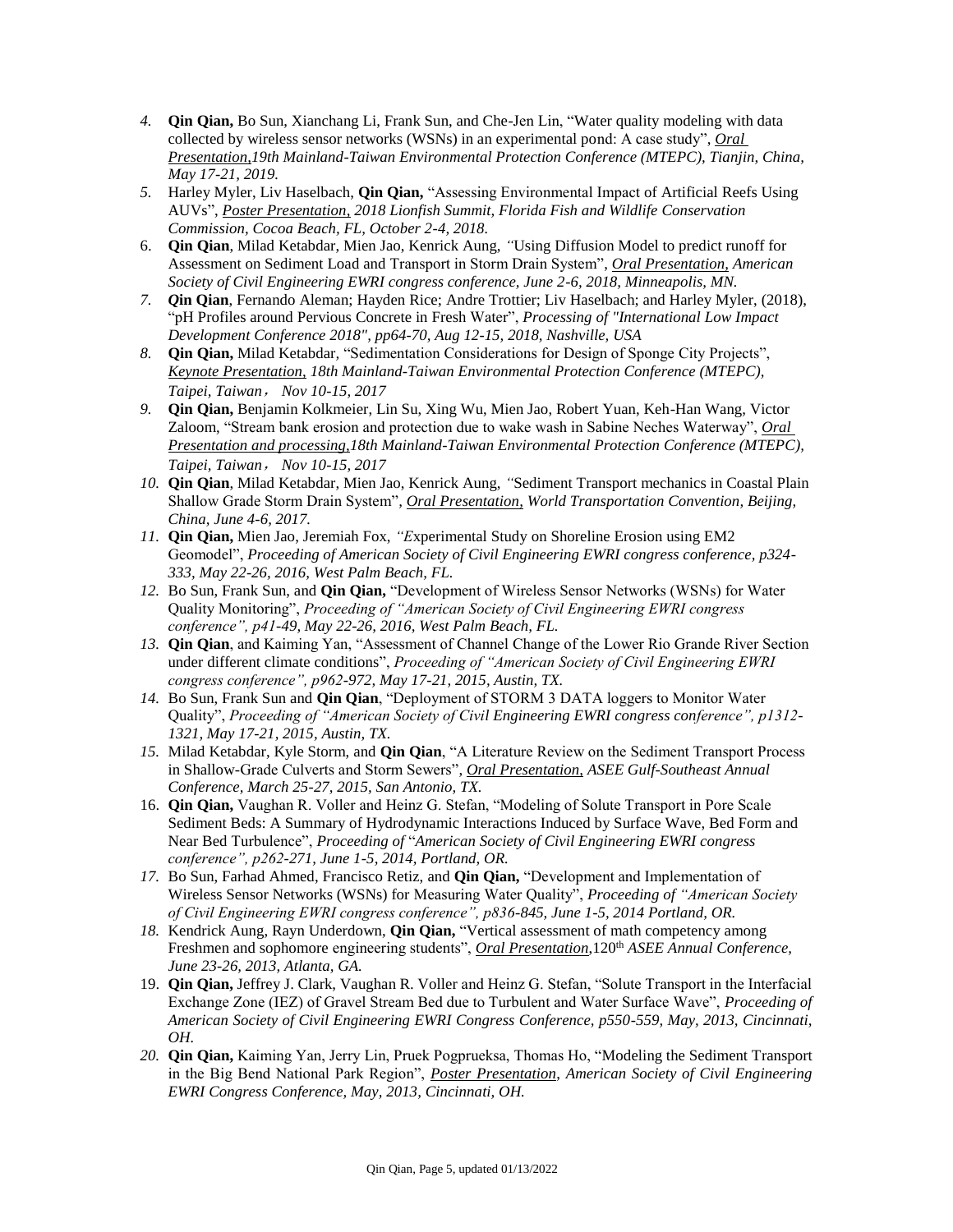- 21. **Qian, Q.,** X. Liu, M. E. Barrett, and R. J. Charbeneau, "Physical Modeling Study on Hydraulic Performance of Rectangular Deck", *Proceeding of American Society of Civil Engineering EWRI Congress Conference, p1523-1535, May, 2012, Albuquerque, NM.*
- 22. **Qian, Q.,** Chanachok Chokwitthaya, Jerry Lin, Jack Hopper, and Thomas Ho, "Effect of Acid Deposition On Water Acidity and Sediment Loading in the Upper Rio Grande River Sub-Basin", *Poster Presentation, Sea and Land Grant Conference, Feb. 2012, Portland, OG.*
- 23. **Qian, Q.,** Parajuli, B., Prinsloo, L., Lin, J., Hopper, J., and Ho, T., "Effect of Airborne Deposition on Water Acidity in the Rio Grande River Basin", *Oral Presentation, American Society of Chemical Engineering Conference, October, 2011, Minneapolis, MN.*
- *24.* Santosh V. Khonde, **Qin Qian,** "Hydraulic performance of the bridge deck drain", *Oral Presentation, American Society of Engineering Education Gulf Southeast annual conference, March 2011, Houston, TX.*
- *25.* **Qin Qian,** Jerry Lin, Hsing-wei Chu, Paul Chiou, and Thomas Ho, "Assessment and Modeling the Effect of Airborne Deposition on the Acidity of the Rio Grande River", *Poster Presentation, Sea and Land Grant Conference, January 31-Februay 1, 2011, Washington D. C.*
- *26.* Thomas Ho, **Qian, Q.,** Lin, J., Chu, H., Chiou, P. and Ho, T., "The Impact of Airborne Particulate Pollutants on the Water Quality in Rio Grande Basin Watershed", *Oral Presentation, Rio Grande Basin Initiatives, May 2010, Alpine, TX.*
- *27.* **Qian, Q.,** Parajuli, B., Lin, J., Chu, H., Chiou, P. and Ho, T., "Assessment of the Impact of Airborne Particulate Pollutants on the Water Quality in Rio Grande Basin Watershed", *Poster Presentation, Sea and Land Grant Conference, Feb 21-25. 2010, Hilton Head, SC.*
- *28.* **Qian, Q.,** Voller, V. and Stefan, H., "Solute Transfer by Pressure Induced Flows into the Sediment Beds of Streams and Lakes", *Oral Presentation, American water resource association fall conference, Nov., 2008, New Orleans, LA.*
- *29.* **Qian, Q.,** Voller, V. and Stefan, H., "Solute Transfer by Advective Flows into the Sediment Beds of Streams and Lakes", *Poster Presentation, Minnesota Supercomputing Institution, April, 2008, Minneapolis, MN.*
- *30.* **Qian, Q.,** Voller, V. and Stefan, H., "Enhancement of solute transfer into riverbed by wave motion and hyporheic flow", *Poster Presentation, American Geology Union (AGU) Fall meeting, December, 2005, San Francisco, CA.*

## **Invited Talks and others**

- 1. **Qin Qian,** "Solute Exchange between Surface Water and Subaqueous Pore Scale Sediments" Department of Civil and Environmental Engineering, Cullen College of Engineering, University of Houston, February 25, 2019.
- 2. **Qin Qian, "**Development of Finite Volume Algorithms for Solute Transport Modeling of Advection-Dispersion Equation", Wuxi Research Institute of Petroleum Geology, Exploration and Production Research Institute, SINOPEC, Wuxi, Jiangsu, China, July 04, 2018.
- 3. **Qin Qian,** "A Summary of Solute Exchange between Surface Water and Sub-Aqueous Pores Scale Sediment", Nanjing University, China, June 25, 2018.
- 4. **Qin Qian,** "Hydrodynamic and Water Quality Model to Predict Nitrogen and Phosphorus", Beijing University of Technology, Beijing, China, June 19, 2018.
- 5. **Qin Qian,** "Summary on Modeling Hydrodynamics and Solute transport through Fractured Porous Media", China Petrochemical Corporation, Beijing, China, June 29, 2016.
- 6. **Qin Qian,** "Solute Exchange between Surface Water and Sub-aqueous Sediments", ShanDong University of Technology and Science, Qingdao, ShanDong, China, June 7, 2016.
- 7. **Qian, Q.,** Voller, V. and Stefan, H., "Towards a management model for assessing the effects of stream modifications on hyporheic exchange", National Center for Earth Surface Dynamics (NCED) video conference, April, 2007, Minneapolis, MN.
- 8. **Qin Qian,** Voller, V. and Stefan, H., "Enhancement of solute transfer into riverbeds by surface wave motion and hyporheic flow", St. Anthony Fall Laboratory (SAFL) seminar, April, 2006, Minneapolis, MN.
- 9. **Qian, Q.,** Voller, V. and Stefan, H., "Enhancement of solute transfer into riverbeds by wave motion", National Center for Earth Surface Dynamics (NCED) site visit, August, 2005, Minneapolis, MN.